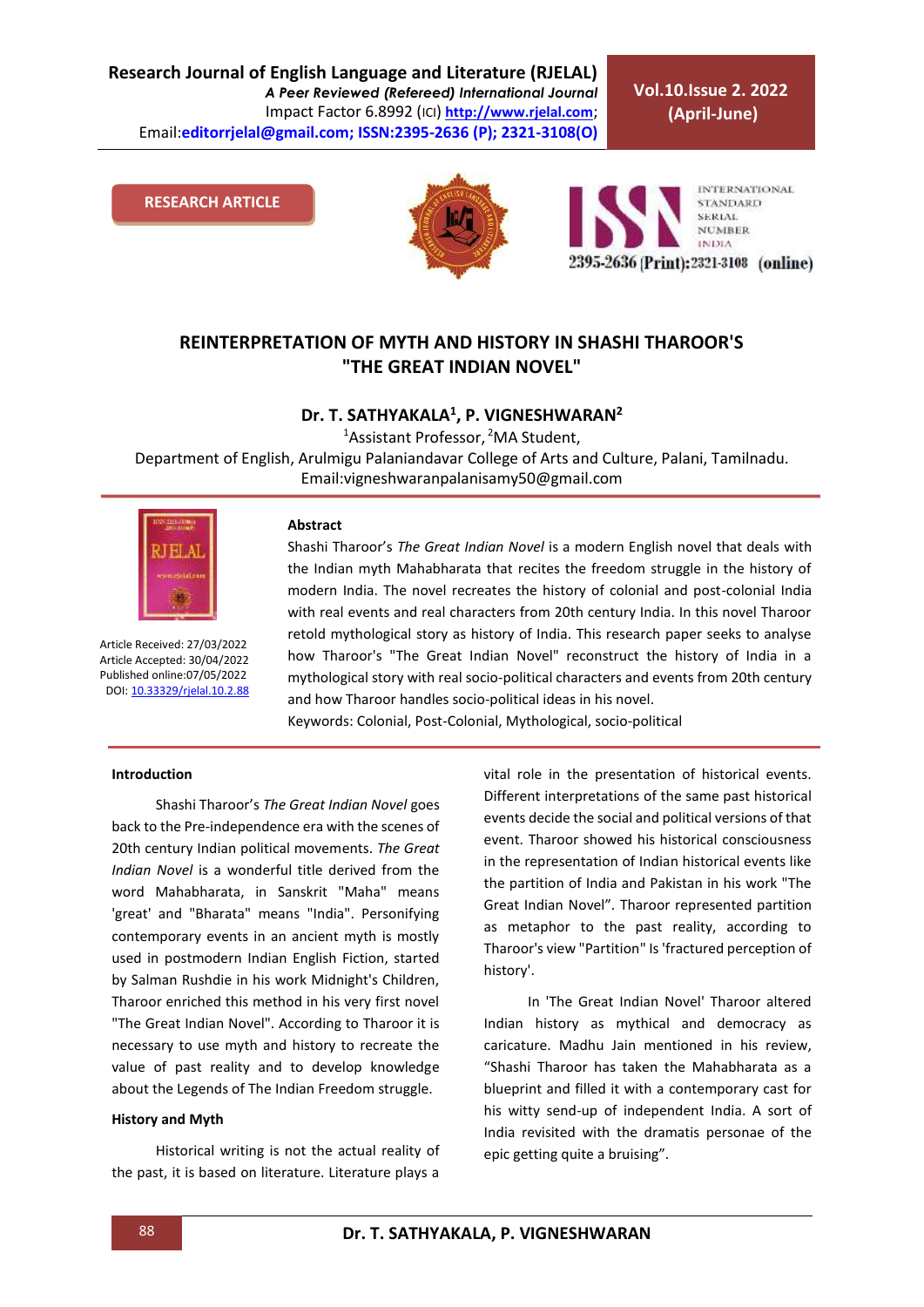This novel objects modern myths of Indian independence and a narrative of democracy. Tharoor's creative knowledge lies-down on revealing how the methodology of the ancient epic can recreate modern India's political system. Tharoor collaborates the creativity of fiction and factual information to establish the historical figures like Gandhi, Nehru and Jinnah with their mythical counterparts. 'The Great Indian Novel ' is a reconstructed novel blending myth and history. Tharoor mocks the great national leaders like Gandhi and Nehru, Tharoor says that they are trapped in the local politics and forget their moral norms. He says that India has been decolonised by Indians after independence. Tharoor casts major characters as the binary opposite of tradition and modernity.

Ramayana and Mahabharata are the two great epics written by Rishi Valmiki. Religious texts like these two epics have influenced the great Indian civilization. In both these epics Rishi ved Vyas reflect the culture of the sub - continent people. Mahabharata reveals the rich civilization and a highly evolved society of the great and ancient land of Bharata. The Mahabharata establishes the intrinsic humanity which rejects the limitations created by caste, colour and language boundaries. Rajagopalachari, in his preface to the translation of the Mahabharata states, "Mahabharata is one of our noblest heritages...... It Strengthens the soul and drives home-as nothing else does – the vanity of ambition and the evil and futility of anger and hatred." (P3)

The Mahabharata is an epic tale portraying the Successional struggle for the throne of Hastinapur between pandavas and kauravas - two branches of heirs of Hastinapur kingdom. In this novel Tharoor identifies the story of developing Indian democracy as a struggle between groups and individuals closely related by their personal and political histories. In this novel, Tharoor recreated the epic Indian tale with narration of the history of twentieth century India. In this novel, Tharoor used digressional method of storytelling and made a conscious use of mythical events and situations to develop the effect of the contemporary scenario.

## **Political Leaders with Mythology:**

The title 'The Great Indian Novel ' is inspired by the word Mahabharata, in Sanskrit 'Maha' means great and 'Bharata' means India. In this novel Tharoor created same atmospherics of Mahabharata with modern history, even the organisation of chapters also imitates the epic Mahabharata for example this novel had eighteen books as same as Mahabharata it symbolises the war between pandavas and kauravas lasted for eighteen days.

In the opening chapter "The Twice born Tale" Ved Vyas narrates the whole story to Ganapathi as same as Vyasa to Ganesh in the opening chapter of Mahabharata. *The Great Indian Novel* describes battle for the independence of Hastinapur under the characters like Maha guru Gangaji, his Mango March, blind nationalist, British Vicereine, Karna, Pandu and Priya Duryodhani. Here Tharoor symbolically picturises,

> Gangaji as 'Mahatma Gandhi', Mango March as ' Salt March',

Blind nationalist as ' Jawaharlal Nehru',

British Vicereine as 'Lady Mountbatten', Karna as ' Mohammed Ali Jinnah', Pandu as 'Subhas Chandra Bose',

Priya Duryodhani as 'Indira Gandhi'.

In this novel, Bhisma from Mahabharata and Gandhi from Indian freedom fight jointly become the characters Mahaguru Gangaji or Ganga Datta. Tharoor compared these two characters because of their equal seriousness in their principles and intentional surrender of their claim to lower and administration of the country. Tharoor set up Gangaji's character as a sincere, selfless and successful politician.

In Mahabharata, Dhritarashtra and Pandu are the heirs to the throne of Hastinapur after Bhisma, likewise Nehru and Subhas were the contenders for leading the country after Gandhi in Indian political history. In this way Tharoor compares Nehru with Dhritarashtra and Subhas Chandra Bose with Pandu. It was Gangaji's bias against Pandu and blind favour towards Dhritarashtra that created the place for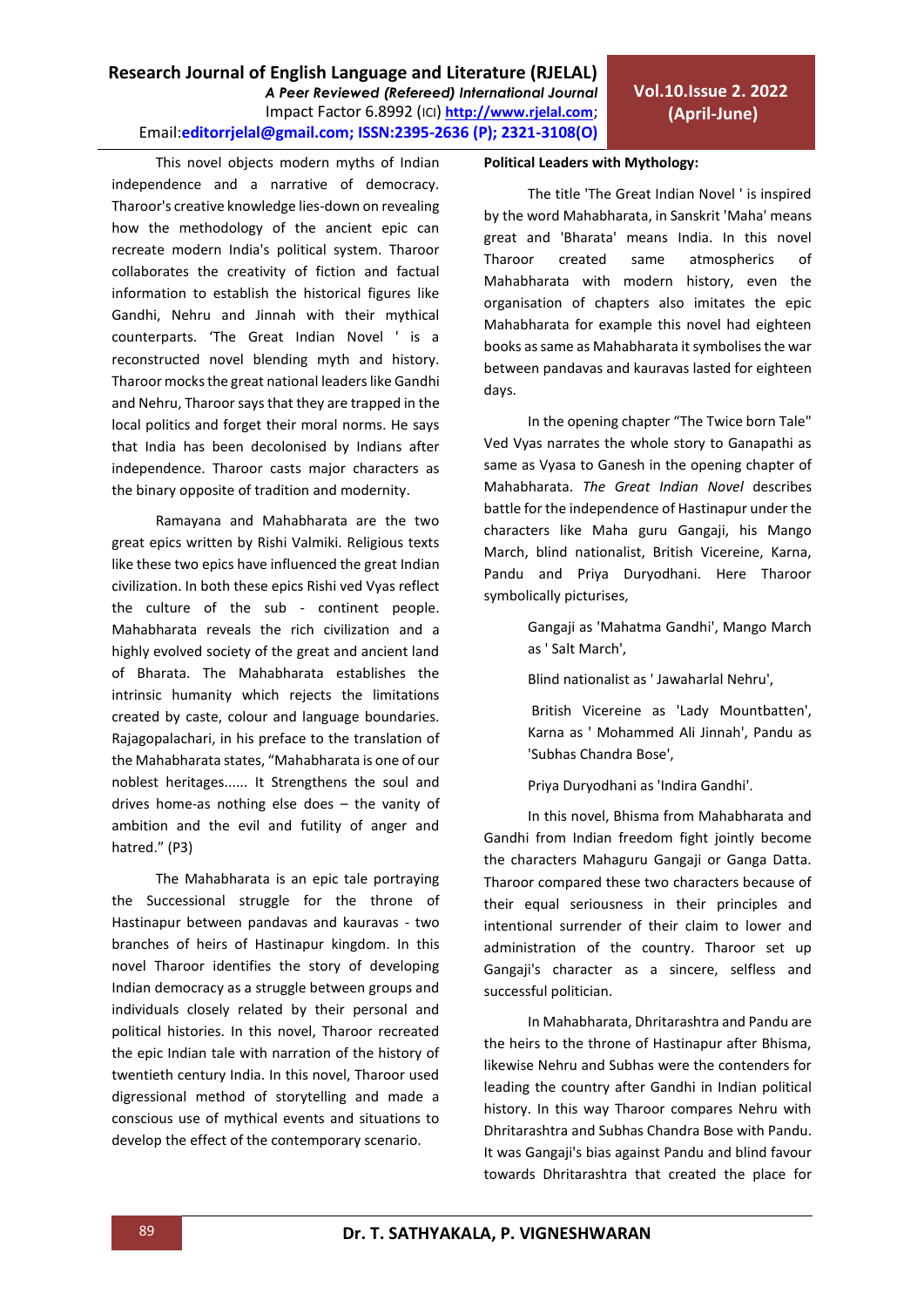Dhritarashtra in the Hastinapur political arena. It pictures Gandhi's unreasonable and blind bias in favour of Nehru.

Tharoor says that hunger for power is the main cause of the battle of kurukshetra. Tharoor introduces the chapter of Karna who was deprived of his rightful position because of his circumstances of birth but he fought for his rights and succeeded in setting up a new nation named Karnistan. Here Karna stands for Jinnah and Karnistan stands for Pakistan, this chapter speaks about the partition of India and Pakistan which happened on 14th August 1947 , an event that influenced the future of two nations. It is recorded as ' The Partition' in Indian History, Tharoor views it as a fractured perception of history.

Tharoor narrated Gandhiji's characters as he is impossible to ignore and impossible to imitate but he was responsible for the partition of India. Tharoor does not say that Gangaji is the reason for partition but Gangaji's (Gandhiji) ideas and principles were the reason for separation of political leaders like karna (Jinnah).

Tharoor describes karna's disapproval of Gangaji in following words: "karna was not much of Muslim but he found Gangaji too much of Hindu"(P.192). This novel illuminates the misfortune of India that it could not produce another leader like Gangaji, Dhritarashtra betrayed trust and faith of Gangaji as the leader of kauravas, as soon as liberated India is born.

### **Recent Historiography**

In this novel, Tharoor remarks on various popular incidents in the history of India. He portrayed some incidents which shows the brutality of British, they are, Bibigarh massacre which refers Jallianwala Bagh tragedy and Chaurasta event which refers Chauri Chaura Incident. The portrayal of Jallianwala Bagh massacre by Tharoor shows his approval with Samuel P. Huntington's words, "The West won the world not by the superiority of its ideas or values or religion but rather by superiority in applying organized violence."

Than he describe about Kashmir Incident, he says that Kashmir agreement was signed by The Maharaja Vyabhichar Singh on the demand of women in his bed but historians says that it was Nehru who delayed in signing of the contract, when they seek help from Indian government to give them military support Nehru agreed only after the appointment of Sheikh Abdullah as chief minister of Kashmir. According to Tharoor in the Kashmir incident, Nehru acted according to the suggestions given by Vicereine and had taken irrational decisions for which India has to pay to the present day. Tharoor ironically says that before independence, the country was oppressed by aliens but after independence she was suffering at the hands of her own leaders. Tharoor applauded Gangaji, who had nonviolently shaken the British but became weak in preventing partition of the subcontinent. This is why Gandhiji (Gangaji) was killed by Nathu Ram Godse. Godse killed Gandhiji because Mahatma cheated the nation. In this novel the character named 'Shikhandi' stands for Godse. Shikhandi is actually amba in epic, she changed her sex and name to kill Gangaji for his blender to withdraw from the political scene of partition and she killed him. Godse recognized Gandhi was unjust in forcing the Indian government to give fifty five crores to

Pakistan at the time of partition, Pakistan spended that money in buying weapons to fight against Indian forces in Kashmir. In Nehru's period the communal problems between Hindu - Muslim become international problem and even now we are facing same problem. He ironically says that Gangaji (Gandhiji) was the man who stood for Hindu - Muslim unity throughout his life became responsible for communal problems between Hindus and Muslims.

Dr. Dhar commented that, "It is somewhat ironical that a person who fought all his life for Hindu-Muslim unity has to be made responsible for encouraging Muslim separatism, but this is implicit in Tharoor's understanding of Gangaji and of several historians too." Tharoor through his reinterpretation has tried to reduce the unnecessary tensions based on earlier history. For the better health of the society some historical incidents should be reconstructed with a new perspective.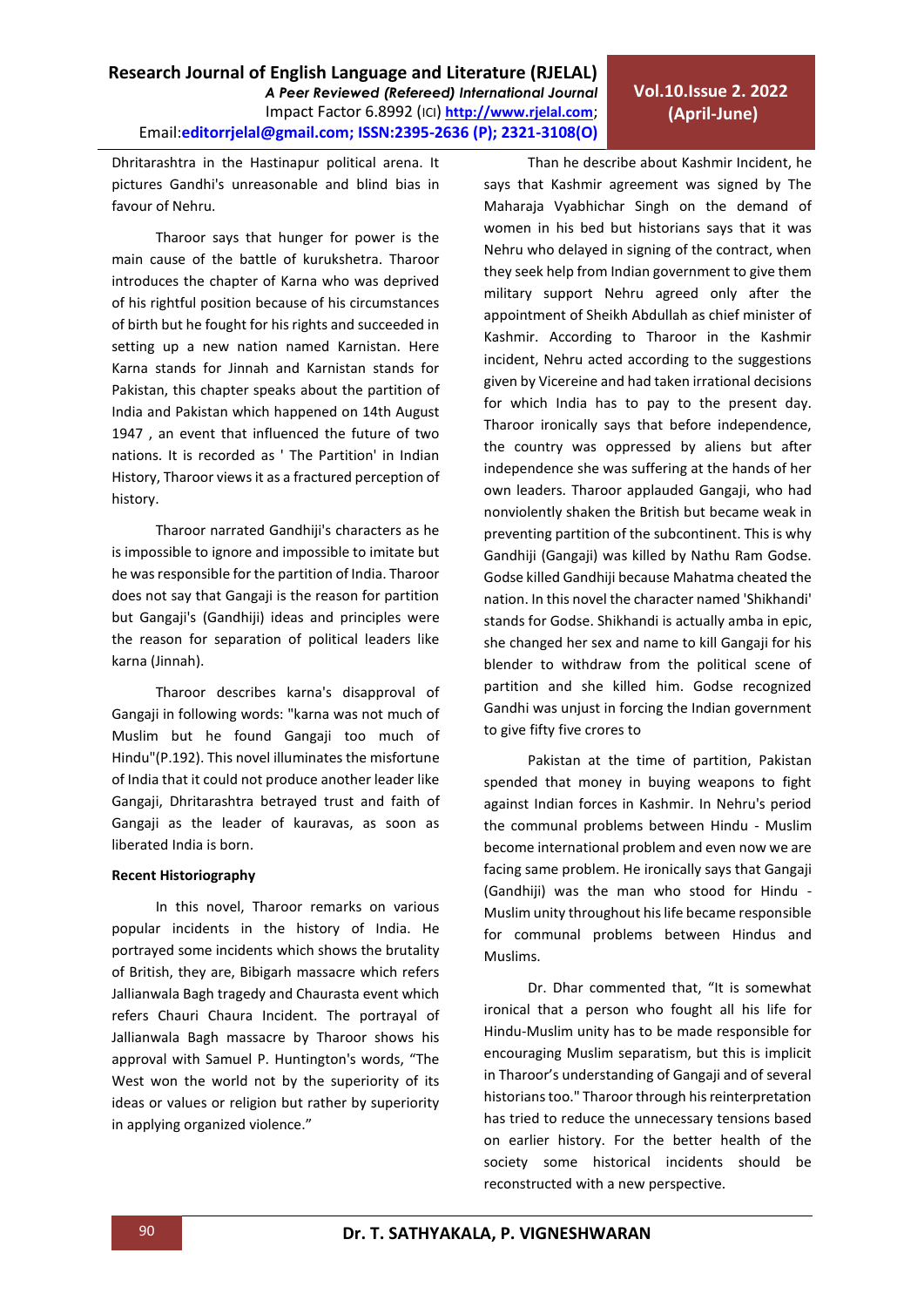## **Reinterpretation of Myth and History:**

The epical, narrative method of this novel shows another noteworthy characteristic of postcolonial writings. History plays a vital role in postmodern Indian English fictions both as a context and as reality. This novel blends both myth and history into a narrative fiction which makes this work a masterpiece. This novel is a first person narrative, Ved Vyas dictator of this story appears timeless. He says about his legs as "my ageless legs'', it shows the indicative writing style of the author. Myth is based on one's beliefs and faith not on scientific truth. In our present life we cannot get answers to many problems but mythical stories like the epic Mahabharata will solve our problems. Mahabharata is considered as a guardian of mankind. Re interpretation of myth and history will transform the perspective of modern life. Re interpretation of myth and history is a significant aspect of this novel. Revaluation of Indian myth and colonial history with a new perspective should help to reduce the problems created by communal riots. For example still we are facing Kashmir problem, Hindu – Muslim opposition and separatists movements in North-India.

# **Social and Political ideologies:**

To make an impression that the entire story happens in colonised India the Britishers are introduced into this story. Ganga Datta or Gangaji introduced as a principled character, only by his modest appeal the British Government approved the marriage between Satyavati and king Shantanu (Gangaji's father), here Gangaji is correlated to Gandhiji. Gangaji transformed himself into a sage, he puts his efforts to eradicate class distinction and he questions the 'Varna dharma'.

"Problem is, he is now going further. Preaching a Lot of damn nonsense about equality and justice And what have you. And you tell me he cleans His own toilet, instead of letting his damn bhisti Do it" (P.33).

Through these words of Churchill Tharoor portrays the transformation of Gangaji from a normal man to humane. Gangaji threatened the British Government by speaking about "Swaraj"(selfrule) and "Pan Indian Nationalism". Queen Victoria opened the doors of the ICS (Indian Civil Service) to the natives. Tharoor marks this as an important upgrade in the administration field.

In this novel the kauravas party refers to India's congress party. Here the blind patriarch Dhritarashtra referred to Nehru and daughter of Dhritarashtra Priya Duryodhani referred to Indira Gandhi. In five Pandavas, Yudhishthir symbolises India's political traditional,

Bhim refers armed forces, Arjun refers press,

Nakul refers administration,

Sahadev refers to diplomatic services and Draupadi represents Indian democracy.

Tharoor puts the imposition of Duryodhani's 'siege' as a reference to Indira Gandhi's state of emergency from 1975 to 1977.Tharoor Portrayed Priya Duryodhani as a self-made woman with firm conviction. Pandavas are controlled by Guru Jayaprakash Drona, here Jaya prakash Drona referred to Jayaprakash Narayana.

"While some of our historical-scientific claims (To have discovered the secret of nuclear fission In the fourth century A.D., for instance) are justly Challenged by western scholars, no one questions In fact that our ancestors were the first to Conceive of the zero. Before that mathematicians, From Arabs to the Chinese, left a blank space in their calculations, it too Indians to realize that Even nothing can be something" (P.216).

Through these words of Drona Tharoor shows the greatness of Indian culture and tradition. At last viscount Drewpad - the British official transferred the power to Indian Government on 15th august 1947 and at the same time Karnistan (Pakistan) was divided from India. Before the independence Dhritarashtra head of kauravas falls into an illegal affair with Lady Drewpad. Tharoor says that there is a premature baby between Dhritarashtra and Lady Drewpad named Draupadi Mokrasi (a personification of Indian democracy). Tharoor emphasises that India got freedom because of the affair between Dhritarashtra and Lady Drewpad not by the efforts of Gangaji. Dhritarashtra and his